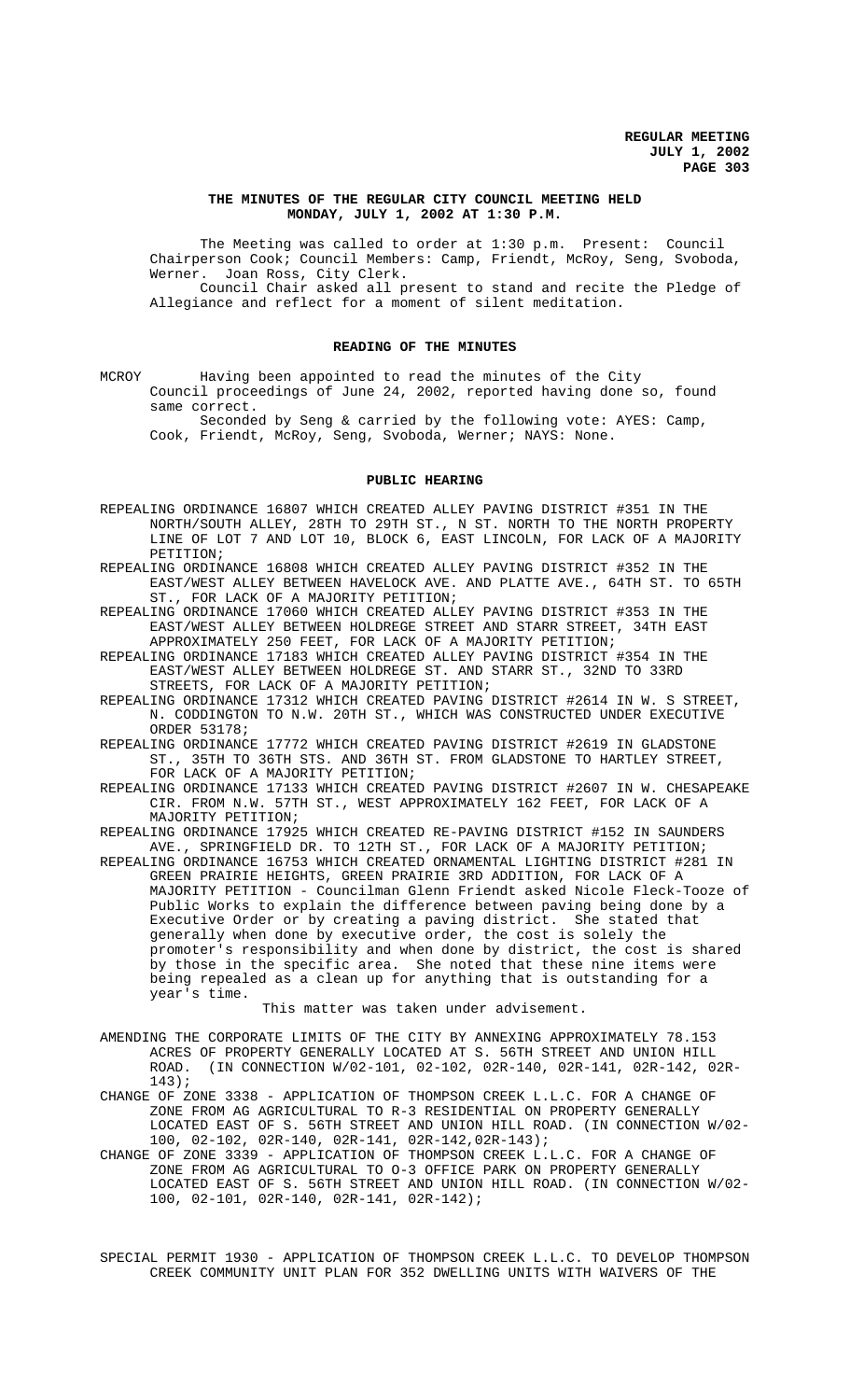> REQUIRED LOT AREA FOR SINGLE FAMILY DWELLINGS, LOT WIDTH, ALLOWING MULTIPLE FAMILY DWELLINGS WITH A HEIGHT OF 40', AND WAIVERS OF FRONT, SIDE, AND REAR SETBACKS, ON PROPERTY GENERALLY LOCATED EAST OF S. 56TH STREET AND UNION HILL ROAD. (IN CONNECTION W/02-100, 02-101, 02-102, 02R-141, 02R-142, 02R-143);

ACCEPTING AND APPROVING THE PRELIMINARY PLAT OF THOMPSON CREEK FOR 285 LOTS AND 8 OUTLOTS WITH WAIVERS OF THE REQUIRED DEPTH-TO-WIDTH RATIOS, INTERSECTION PLATFORMS, PERPENDICULAR SIDE LOT LINES, AND SANITARY SEWER DEPTH, ON PROPERTY GENERALLY LOCATED EAST OF S. 56TH STREET AND UNION HILL ROAD. (IN CONNECTION W/02-100, 02-101, 02-102, 02R-140, 02R-142,  $02R-143$ );

USE PERMIT 141 - APPLICATION OF THOMPSON CREEK L.L.C. TO DEVELOP 69,000 SQ. FT. OF OFFICE SPACE AND 21 DWELLING UNITS, WITH WAIVERS OF SETBACK REQUIREMENTS, REDUCTION OF PARKING REQUIREMENT FOR THE LIVE/WORK UNITS, AND TO REDUCE THE REQUIRED OPEN SPACE FOR DWELLINGS, ON PROPERTY<br>GENERALLY LOCATED EAST OF S. 56TH STREET AND UNION HILL ROAD. (IN GENERALLY LOCATED EAST OF S. 56TH STREET AND UNION HILL ROAD. CONNECTION W/02-100, 02-101, 02-102, 02R-140, 02R-141, 02R-143);

APPROVING THOMPSON CREEK CONDITIONAL ANNEXATION AND ZONING AGREEMENT BETWEEN THE CITY AND THOMPSON CREEK L.L.C. RELATING TO THE ANNEXATION OF APPROXIMATELY 78.153 ACRES OF PROPERTY GENERALLY LOCATED AT S.  $56^{\text{TH}}$ STREET AND UNION HILL ROAD. (IN CONNECTION W/02-100, 02-101, 02-102, 02R-140, 02R-141, 02R-142) - Mark Hunzeker, 530 S. 13th St., Suite B, Attorney, representing Hampton Development Services, came forward and explained there were a couple of issues still outstanding in regards to this project and they are the sewer area and the block lengths. He requested that Council delete the lines on 2 and 3 of Item 19. The existing ordinances call for shortening one block. Mr. Hunzeker requested an amendment be adopted accordingly regarding the length of streets.

Councilman Werner questioned the block length and Mr. Hunzeker replied that it was 1320'. Mr. Werner also asked if there were any paths for walking between these streets. Mr. Hunzeker replied that there is no pedestrian areas, but a bike trail is planned for the area immediately south of the LES power line.

Kent Seacrest, Seacrest & Kalkowski, 1111 Lincoln Mall, Suite 350, representing Ridge Development Company and Southview, Inc. He stated that his clients are the next major property owners to the South and they are having trouble with the block length and establishing a safe entry into their new development. He stated that if LES was willing to sell this small parcel of land, this would solve the problem regarding meeting the regulations of street length.

Mr. Hunzeker returned to the dias for rebuttal. He stated that this piece of property is subject to power line easement and is owned by Mr. Seacrest's client. He suggested that the bike path could serve as an adequate connection. He asked that his client be allowed to comply with the regulations that exist and not impose additional costs.

Council Chair Cook asked that Jason Reynolds of the Planning Staff come forward to answer questions posed by Council regarding. Mr. Reynolds stated that as a part of the CUP there were quite a few waivers that the applicant requested and the Planning Dept. has supported those. In return Planning has asked for the applicant to have a street connection between Graycliff and Kentwell. He explained that the Police Dept. saw potential problems with long straight streets and speeding. This matter was taken under advisement.

SPECIAL PERMIT NO. 1952 - APPLICATION OF ROBERT BECK, KIT DIMON, DIANE OLDFATHER, ZANE AND ETHEL FAIRCHILD, ALAN AND JACQUELINE EMBURY, VINCENT AND JANICE GORACKE, AND HERBERT AND BARBARA GRIESS TO DEVELOP HAWKSWOOD ESTATES 1ST ADDITION COMMUNITY UNIT PLAN CONSISTING OF 28 DWELLING UNITS AND A CHURCH ON PROPERTY GENERALLY LOCATED AT S. 70TH STREET AND OLD CHENEY ROAD. (IN CONNECTION W/02R-128) (6/17/02 - PUBLIC HEARING & ACTION DELAYED FOR TWO WEEKS TO 7/1/02);

ACCEPTING AND APPROVING THE PRELIMINARY PLAT OF HAWKSWOOD ESTATES 1ST ADDITION, INCLUDING WAIVERS OF THE REQUIRED SIDEWALKS ON ONE SIDE OF THE STREETS, PEDESTRIAN WAY EASEMENTS ON BLOCKS LONGER THAN 1,000 FEET, MAXIMUM BLOCK LENGTH, AND THE 3 TO 1 DEPTH TO WIDTH RATIO, ON PROPERTY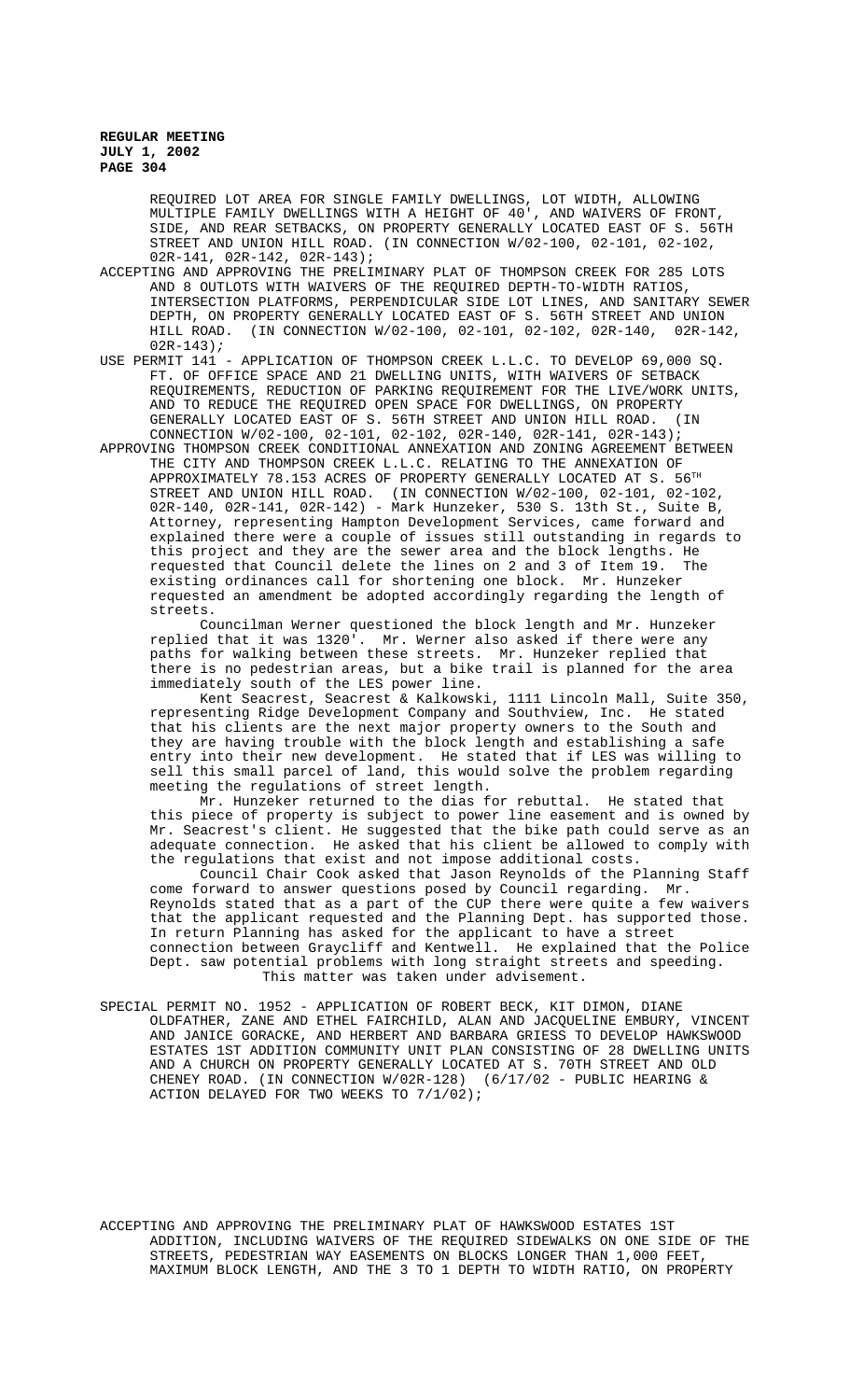GENERALLY LOCATED AT S. 70TH STREET AND OLD CHENEY ROAD. (IN CONNECTION W/02R-127) (6/17/02 - PUBLIC HEARING & ACTION DELAYED FOR TWO WEEKS TO 7/1/02) - Kent Seacrest, Seacrest & Kalkowski, 1111 Lincoln Mall, Suite 350, representing six different property owners. He stated that this plat has been approved once and it didn't get it all perfectly put together.

Councilman Werner asked if the covenants were going to regulate this neighborhood. Mr. Seacrest explained that we are working with 5 acre acreages and making them work and by adding a church property and making this retrofit because this area has been developed once before.

Mark Hunzeker, 530 S. 13th, Suite B, Attorney for Sheridan Lutheran Church, came forward to explain the reason the road is no longer there, is that it is no longer needed and residential uses will take access to that road.

Council Chair Cook asked if the City has an understanding for a traffic signal there and Mr. Hunzeker replied, not as yet. This matter was taken under advisement.

WAIVING THE DESIGN STANDARD CONDITIONS FOR THE INSTALLATION OF REQUIRED IMPROVEMENTS FOR SILVER SPRINGS 4TH ADDITION FINAL PLAT, INCLUDING GRADING OF LIBERTY COURT, ROCK, GRAVEL, SEEDING, AND ONE STREET NAME SIGN, ON PROPERTY GENERALLY LOCATED AT DAWN DRIVE AND LIBERTY LANE - Brian Carstens, 601 Old Cheney Rd., Suite C, came forward representing Lonnie and Mary Jane Athey. He requested that Liberty Lane be vacated to Dawn Drive and that the applicant be granted an extension of time.

Marvin Schultz, 10445 Dave Ave., came forward to also request that this property development not go forward and that the Athey's be granted an extension of time.

Lonnie Athey, 10701 Dawn Ave., came forward and stated he owned all three lots that surround this proposed cul-de-sac. He stated he originally agreed, because it was worse than having a road go through. In the mean time it takes away the trees and flower garden and he planned to sell these lots in about 10 years when he retired.

Council Chair Cook requested Nicole Fleck-Tooze from Public Works to come forward to answer questions. She explained that if this was waived it would only grant the Athey's a 24 month extension of time.

Mike DeKalb of Planning Dept. came forward and answered questions asked by Councilwoman McRoy. He stated that Planning Staff does not recommend this extension because the Council would be setting a precedent to put something like this in place for others down the road. This matter was taken under advisement.

### **MISCELLANEOUS BUSINESS**

Neil Kringel, 5100 W. Craw Street came forward to discuss a fence or guardrail be placed over a culvert at 5108 W. Craw Street. City Attorney, Dana Roper, advised Mr. Kringel that he would have to speak to this topic in very general terms due to the fact that the Kringel family has filed a \$1 million claim against the city for the injuries their child sustained upon falling into the culvert.

Sharon McRandon, 310 N. 30th Street, came forward about the fence or guardrail needing to be placed around the concrete culvert at 5100 W. Craw Street. She stated she was the grandmother of the child who was injured. She referenced another culvert on Kingly Road that has fencing. She commented that she was acting as an advocate for parents of children who do not know where to go to get help for issues such as these. Councilwoman McRoy suggested that the Neighborhood Assoc. in this area is very good and would be a useful source for them. This matter was taken under advisement.

Craig Groat, 4935 Huntington Street, came forward to talk about the City's neglect to implement a Code of Ethics. He requested a committee be set up to work on formulating a new code. He stated that the City Attorney is appointed by the Council and the Mayor and he is not a servant of the City Council. He is required to follow the direction of the Council and is a servant of the people and burdened with duties.

Dana Roper, City Attorney responded that a Code of Ethics has been in place since 1966 and was passed again in the 1990's as a restructuring. He stated that the present Code of Ethics has a definition section, financial interest section, and a section concerning contracts. He stated he was quite comfortable with the content of the charter provision and we can defend our Code of Ethics as it exists in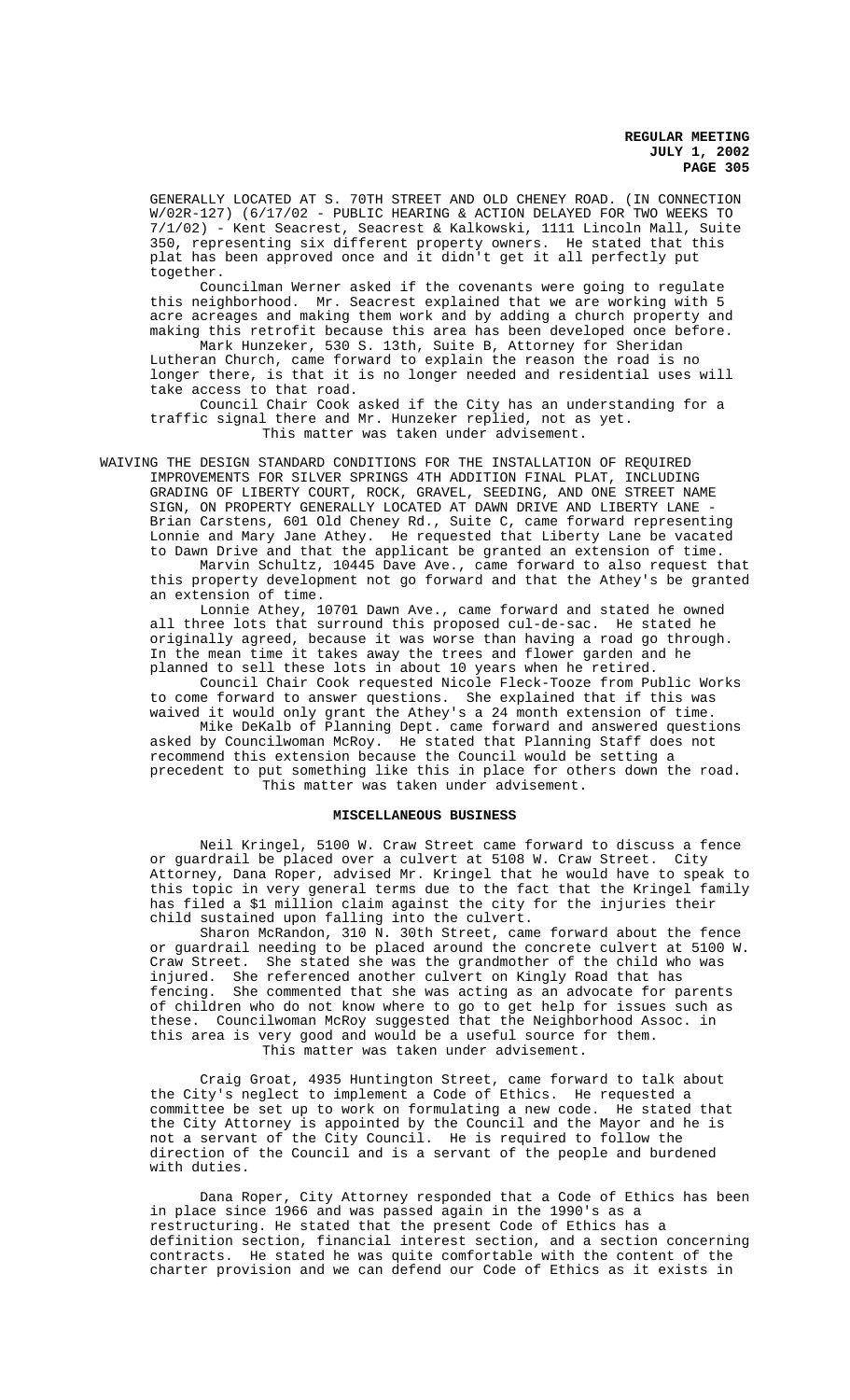> the Lincoln Municipal Code. This matter was taken under advisement.

> > **\*\* END OF PUBLIC HEARING \*\***

# **COUNCIL ACTION**

### **LIQUOR RESOLUTIONS**

MANAGER APPLICATION OF MARJORIE I. TYLER FOR WEST "O" PNP INC. DBA "PETRO SPORT" LOCATED AT 2000 WEST "O" STREET - CLERK read the following resolution, introduced by Ken Svoboda, who moved its approval for

adoption:<br>A-81568 WHE WHEREAS, West "O" PNP Inc., dba "Petro Sport" located at 2000 West O Street, Lincoln, Nebraska has been approved for a Retail Class "B" liquor license, and now requests that Marjorie I. Tyler be named manager;

WHEREAS, Marjorie I. Tyler appears to be a fit and proper person to manage said business.

NOW, THEREFORE, BE IT RESOLVED by the City Council of the City of Lincoln, Nebraska:

That after hearing duly had as required by law, consideration of the facts of this application, the Nebraska Liquor Control Act, and the pertinent City ordinances, the City Council recommends that Marjorie I. Tyler be approved as manager of this business for said licensee. The City Clerk is directed to transmit a copy of this resolution to the Nebraska Liquor Control Commission.

Introduced by Ken Svoboda Seconded by Seng & carried by the following vote: AYES: Camp, Cook, Friendt, McRoy, Seng, Svoboda, Werner; NAYS: None.

#### **ORDINANCES - 2ND READING**

- REPEALING ORDINANCE 16807 WHICH CREATED ALLEY PAVING DISTRICT #351 IN THE NORTH/SOUTH ALLEY, 28TH TO 29TH ST., N ST. NORTH TO THE NORTH PROPERTY LINE OF LOT 7 AND LOT 10, BLOCK 6, EAST LINCOLN, FOR LACK OF A MAJORITY PETITION, CLERK read an ordinance, introduced by Glenn Friendt, repealing Ordinance 16807 which created alley Paving District #351 in the North/South Alley, 28th to 29th St., N St. North to the north property line of Lot 7 and Lot 10, Block 6, East Lincoln, for lack of a majority petition, the second time.
- REPEALING ORDINANCE 16808 WHICH CREATED ALLEY PAVING DISTRICT #352 IN THE EAST/WEST ALLEY BETWEEN HAVELOCK AVE. AND PLATTE AVE., 64TH ST. TO 65TH ST., FOR LACK OF A MAJORITY PETITION - CLERK read an ordinance, introduced by Glenn Friendt, repealing Ordinance 16808 which created Alley Paving District #352 in the East/West alley between Havelock Ave. and Platte Ave., 64th St. to 65th St., for lack of a majority petition, the second time.
- REPEALING ORDINANCE 17060 WHICH CREATED ALLEY PAVING DISTRICT #353 IN THE EAST/WEST ALLEY BETWEEN HOLDREGE STREET AND STARR STREET, 34TH EAST APPROXIMATELY 250 FEET, FOR LACK OF A MAJORITY PETITION - CLERK read an ordinance, introduced by Glenn Friendt, repealing Ordinance 17060 which created Alley Paving District #353 in the East/West alley between Holdrege Street and Starr Street, 34th East approximately 250 feet, for lack of majority petition, the second time.
- REPEALING ORDINANCE 17183 WHICH CREATED ALLEY PAVING DISTRICT #354 IN THE EAST/WEST ALLEY BETWEEN HOLDREGE ST. AND STARR ST., 32ND TO 33RD STREETS, FOR LACK OF A MAJORITY PETITION - CLERK read an ordinance, introduced by Glenn Friendt, repealing Ordinance 17183 which created Alley Paving District #354 in the East/West alley between Holdrege St. and Starr St., 32nd to 33rd Streets, for a lack of a majority petition, the second time.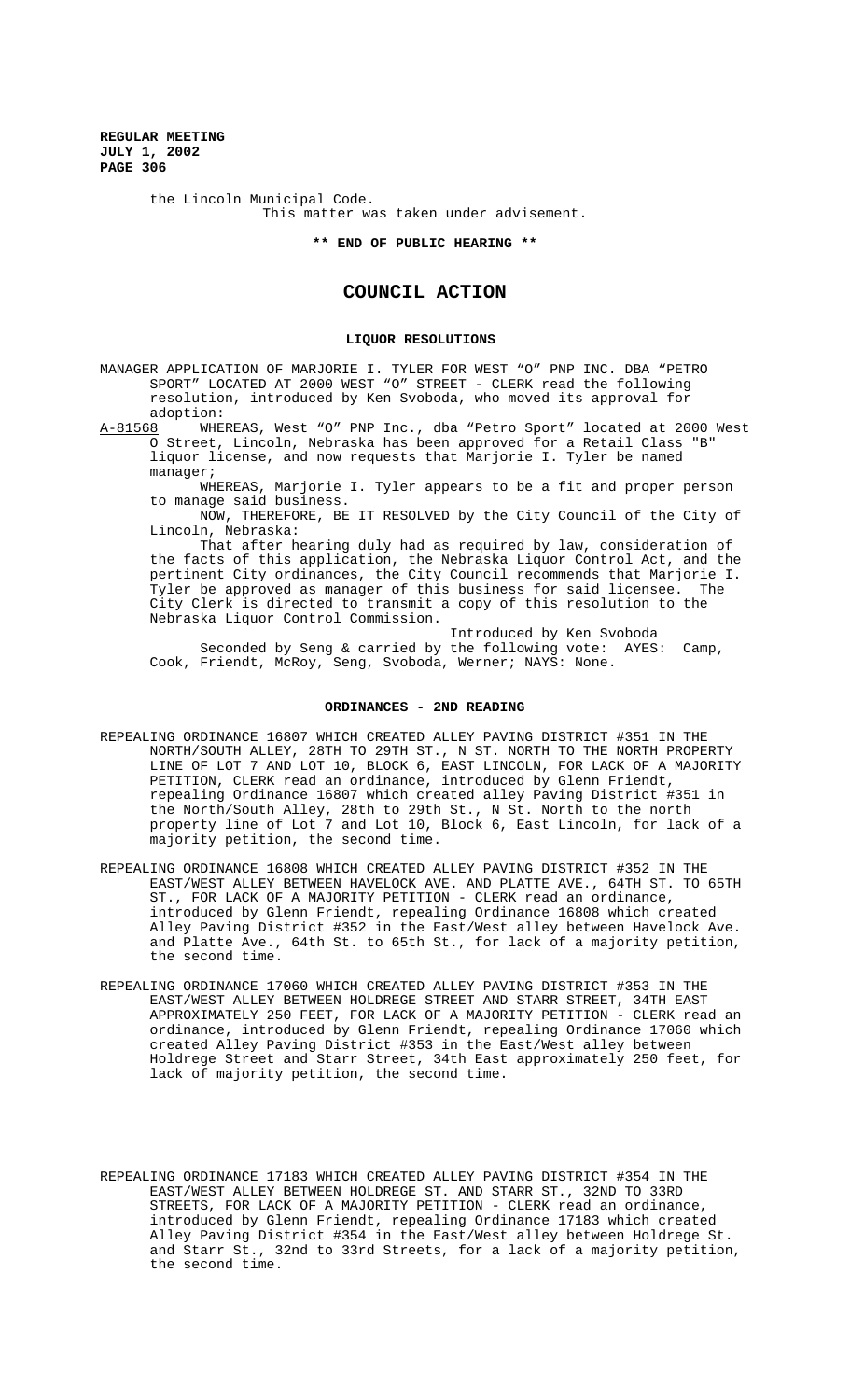- REPEALING ORDINANCE 17312 WHICH CREATED PAVING DISTRICT #2614 IN W. S STREET, N. CODDINGTON TO N.W. 20TH ST., WHICH WAS CONSTRUCTED UNDER EXECUTIVE ORDER 53178 - CLERK read an ordinance, introduced by Glenn Friendt, repealing Ordinance 17312 which created Paving District #2614 in W. S Street, N. Coddington to N.W. 20th St., which was constructed under Executive Order 53178, the second time.
- REPEALING ORDINANCE 17772 WHICH CREATED PAVING DISTRICT #2619 IN GLADSTONE ST., 35TH TO 36TH STS. AND 36TH ST. FROM GLADSTONE TO HARTLEY STREET, FOR LACK OF A MAJORITY PETITION - CLERK read an ordinance, introduced by Glenn Friendt, repealing Ordinance 17772 which created Paving District #2619 in Gladstone St., 35th to 36th Sts. and 36th St. from Gladstone to Hartley Street, for lack of a majority petition, the second time.
- REPEALING ORDINANCE 17133 WHICH CREATED PAVING DISTRICT #2607 IN W. CHESAPEAKE CIR. FROM N.W. 57TH ST., WEST APPROXIMATELY 162 FEET, FOR LACK OF A MAJORITY PETITION - CLERK read an ordinance, introduced by Glenn Friendt, repealing Ordinance 17133 which created Paving District #2607 in W. Chesapeake Cir. from N.W. 57th St., West approximately 162 feet, for lack of a majority petition, the second time.
- REPEALING ORDINANCE 17925 WHICH CREATED RE-PAVING DISTRICT #152 IN SAUNDERS AVE., SPRINGFIELD DR. TO 12TH ST., FOR LACK OF A MAJORITY PETITION - CLERK read an ordinance, introduced by Glenn Friendt, repealing Ordinance 17925, which created Re-Paving District #152 in Saunders Ave., Springfield Dr. to 12th St., for lack of a majority petition, the second time.
- REPEALING ORDINANCE 16753 WHICH CREATED ORNAMENTAL LIGHTING DISTRICT #281 IN GREEN PRAIRIE HEIGHTS, GREEN PRAIRIE 3RD ADDITION, FOR LACK OF A MAJORITY PETITION - CLERK read an ordinance, introduced by Glenn Friendt, repealing Ordinance 16753 which created Ornamental Lighting District #281 in Green Prairie Heights, Green Prairie 3rd Addition, for lack of a majority petition, the second time.
- AMENDING THE CORPORATE LIMITS OF THE CITY BY ANNEXING APPROXIMATELY 78.153 ACRES OF PROPERTY GENERALLY LOCATED AT S. 56TH STREET AND UNION HILL ROAD - CLERK read an ordinance, introduced by Glenn Friendt, Amending the Corporate limits of the City by annexing approximately 78.153 acres of property generally located at S. 56th Street and Union Hill Road, the second time.
- CHANGE OF ZONE 3338 APPLICATION OF THOMPSON CREEK L.L.C. FOR A CHANGE OF ZONE FROM AG AGRICULTURAL TO R-3 RESIDENTIAL ON PROPERTY GENERALLY LOCATED EAST OF S. 56TH STREET AND UNION HILL ROAD - CLERK read an ordinance, introduced by Glenn Friendt, for a Change of Zone 3338 - Application of Thompson Creek L.L.C. for a change of Zone from AG Agricultural to R-3 residential on property generally located East of S. 56th Street and Union Hill Road, the second time.
- CHANGE OF ZONE 3339 APPLICATION OF THOMPSON CREEK L.L.C. FOR A CHANGE OF ZONE FROM AG AGRICULTURAL TO O-3 OFFICE PARK ON PROPERTY GENERALLY LOCATED EAST OF S. 56TH STREET AND UNION HILL ROAD - CLERK read an ordinance, introduced by Glenn Friendt, fir a Change of Zone 3339 - Application of Thompson Creek L.L.C. for a change of zone from AG Agricultural to O-3 Office Park on property generally located east of S. 56th Street and Union Hill Road, the second time.

# **RESOLUTIONS**

APPLICATION OF ST. JOHN'S CATHOLIC CHURCH AT 7601 VINE STREET TO CONDUCT A LOTTERY WITHIN THE CITY OF LINCOLN FROM JULY 3, 2002 THROUGH SEPTEMBER 15, 2002 - CLERK read the following resolution, introduced by Annette McRoy, who moved its adoption:<br>A-81569 WHEREAS, St. John's Chur

WHEREAS, St. John's Church has made application for a permit to conduct a lottery in the City of Lincoln pursuant to Chapter 9.32 of the Lincoln Municipal Code; and

WHEREAS, said application complies with all of the requirements of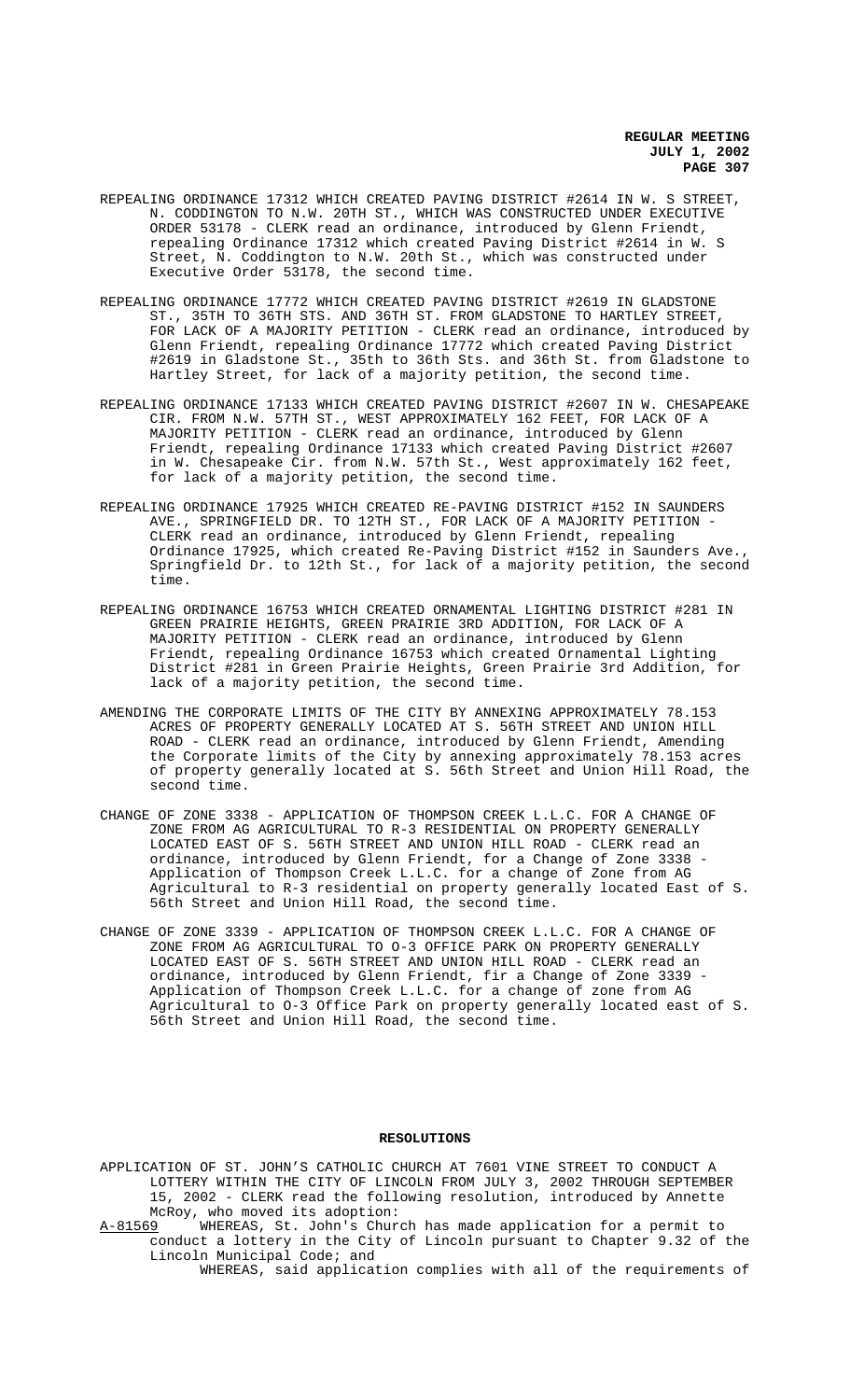Section 9.32.030 of the Lincoln Municipal Code.

NOW, THEREFORE, BE IT RESOLVED by the City Council of the City of Lincoln, Nebraska:

That, after public hearing duly had as required by Section 9.32. 050 of the Lincoln Municipal Code, the City Council does hereby grant a permit to St. John's Church to conduct a lottery in the City of Lincoln in accordance with the application filed by Rev. Lyle M. Johnson. The City Clerk is directed to issue a permit upon the payment by the applicant of the required fee, said permit to be valid only for the specific lotteries described in said application and only for a period of one year from the date of approval of this resolution. Said permit shall be subject to all of the conditions and requirements of Chapter 9.32 of the Lincoln Municipal Code.

BE IT FURTHER RESOLVED that pursuant to Section 9.32.080 of the Lincoln Municipal Code, a tax of 5% is imposed upon the gross proceeds received from the sale of lottery chances or tickets within the City of Lincoln, which tax shall be due no later than sixty (60) days after the conclusion of each lottery to be conducted hereunder, and if unpaid at that time, shall thereafter be delinquent.

Introduced by Annette McRoy Seconded by Seng & carried by the following vote: AYES: Camp, Cook, Friendt, McRoy, Seng, Svoboda, Werner; NAYS: None.

SPECIAL PERMIT NO. 1952 - APPLICATION OF ROBERT BECK, KIT DIMON, DIANE OLDFATHER, ZANE AND ETHEL FAIRCHILD, ALAN AND JACQUELINE EMBURY, VINCENT AND JANICE GORACKE, AND HERBERT AND BARBARA GRIESS TO DEVELOP HAWKSWOOD ESTATES 1ST ADDITION COMMUNITY UNIT PLAN CONSISTING OF 28 DWELLING UNITS AND A CHURCH ON PROPERTY GENERALLY LOCATED AT S. 70TH STREET AND OLD CHENEY ROAD - CLERK read the following resolution, introduced by Annette McRoy, who moved its adoption:

A-81570 WHEREAS, Robert Beck, Kit Dimon, Diane Oldfather, Zane and Ethel Fairchild, Alan and Jacqueline Embury, Vincent and Janice Goracke, and Herbert and Barbara Griess, have submitted an application designated as Special Permit No. 1952 for authority to develop Hawkswood Estates 1st Addition Community Unit Plan for 28 dwelling units and a church on property located at South 70th Street and Old Cheney Road, and legally described to wit:

The remaining portion of Lot 70 I.T., the remaining portion of Lot 55 I.T., the remaining portion of Lot 71 I.T., Lot 54 I.T., Lot 52 I.T., Lot 57 I.T., and the remaining portion of Lot 139 I.T., all located in the Northeast Quarter of Section 16, Township 9 North, Range 7 East of the 6th P.M., Lancaster County, Nebraska, and more particularly described as follows: Commencing at a northeast corner of the remaining portion of Lot 70 I.T., said point being 65.18 feet south of the north line of said Northeast Quarter and 88.93 feet west of the east line of said Northeast Quarter, said point being the true point of beginning; thence on an assumed bearing of south 44 degrees 52 minutes 14 seconds east along a northeast line of said remaining portion of Lot 70 I.T., a distance of 50.04 feet to a northeast corner of said remaining portion of Lot 70 I.T.; thence south 00 degrees 24 minutes 44 seconds west along the east line of said remaining portion of Lot 70 I.T., a distance of 354.54 feet to an east corner of said remaining portion of Lot 70 I.T.; thence south 00 degrees 34 minutes 24 seconds east along the east line of said remaining portion of Lot 70 I.T., a distance of 195.89 feet to an east corner of said remaining portion of Lot 70 I.T.; thence south 00 degrees 24 minutes 44 seconds west along the east line of said remaining portion of Lot 70 I.T., said line being 50.00 feet west of and parallel with the east line of said Northeast Quarter, a distance of 304.46 feet to an east corner of said remaining portion of Lot 70 I.T.; thence south 45 degrees 24 minutes 42 seconds west along a southeast line of said remaining portion of Lot 70 I.T., a distance of 9.28 feet to an east corner of said remaining portion of Lot 70 I.T.; thence north 89 degrees 35 minutes 16 seconds west along a south line of the remaining portion of Lot 70 I.T., a distance of 43.44 feet to an east corner of said remaining portion of Lot 70 I.T.; thence south 00 degrees 24 minutes 44 seconds west along an east line of said remaining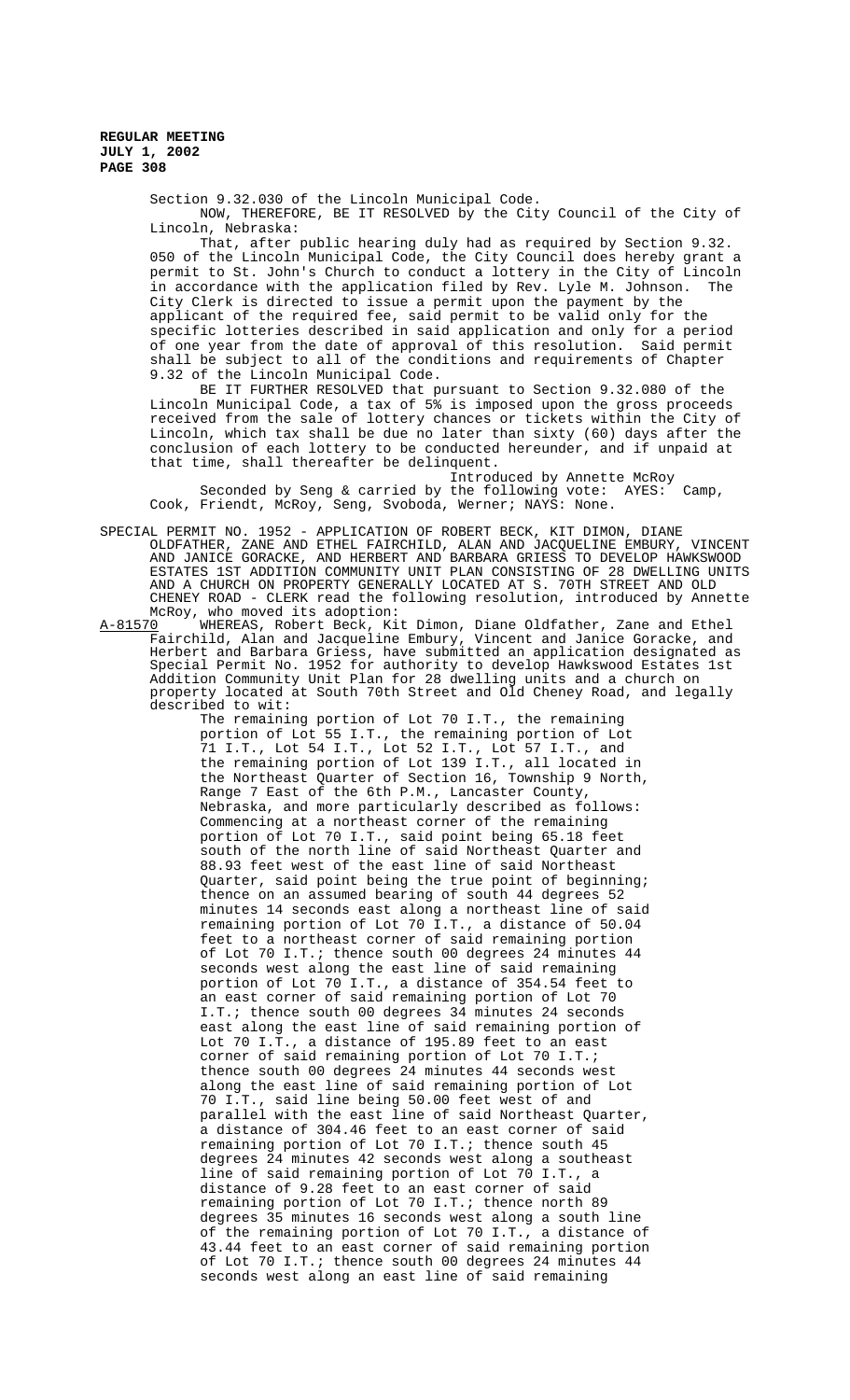portion of Lot 70 I.T., a distance of 72.00 feet to an east corner of said remaining portion of Lot 70 I.T.; thence south 89 degrees 35 minutes 16 seconds east along a north line of said remaining portion of Lot 70 I.T., a distance of 43.44 feet to an east corner of said remaining portion of Lot 70 I.T.; thence south 44 degrees 35 minutes 05 seconds east along a northeast line of said remaining portion of Lot 70 I.T., a distance of 9.28 feet to an east corner of said remaining portion of Lot 70 I.T.; thence south 00 degrees 24 minutes 44 seconds west along the east line of said remaining portion of Lot 70 I.T., the east line of the remaining portion of Lot 55 I.T., and the east line of the remaining portion of Lot 71 I.T., said line being 50.00 feet west of and parallel with the east line of said Northeast Quarter, a distance of 485.13 feet to the southeast corner of said remaining portion of Lot 55 I.T., thence north 89 degrees 50 minutes 46 seconds west along the south line of said remaining portion of Lot 55 I.T., and the south line of the remaining portion of Lot 71 I.T., a distance of 1,011.90 feet to the southwest corner of said remaining portion of Lot 71 I.T., thence north 00 degrees 11 minutes 25 seconds east along the west line of said remaining portion of Lot 71 I.T., a distance of 250.75 feet to a west corner of said remaining portion of Lot 71 I.T., thence north 89 degrees 51 minutes 49 seconds west along a south line of said remaining portion of Lot 71 I.T., and the south line of Lots 54 I.T., and 52 I.T., a distance of 249.88 feet to the southwest corner of said Lot 52 I.T., thence north 00 degrees 14 minutes 27 seconds east along the west line of said Lot 52 I.T., a distance of 467.58 feet to the southeast corner of the remaining portion of Lot 139 I.T., thence south 89 degrees 50 minutes 24 seconds west along the south line of said remaining portion of Lot 139 I.T., a distance of 400.13 feet to a southwest corner of said remaining portion of Lot 139 I.T., thence north 00 degrees 13 minutes 24 seconds east along the west line of said remaining portion of Lot 139 I.T., a distance of 754.58 feet to the northwest corner of said remaining portion of Lot 139 I.T., thence north 89 degrees 48 minutes 25 seconds east along the north line of said remaining portion of Lot 139 I.T., said line being 45.00 feet south of and parallel with the north line of said Northeast Quarter, a distance of 399.69 feet to the northeast corner of said remaining portion of Lot 139 I.T., thence north 00 degrees 11 minutes 24 seconds east along the west line of Lot 57 I.T., a distance of 45.00 feet to the northwest corner of said Lot 57 I.T., thence north 89 degrees 48 minutes 25 seconds east along the north line of said Lot 57 I.T., and the north line of Lot 54 I.T., said line being the north line of said Northeast Quarter, a distance of 515.26 feet to the northeast corner of said Lot 54 I.T., thence south 00 degrees 24 minutes 44 seconds west along the east line of said Lot 54 I.T., a distance of 49.89 feet to the northwest corner of the remaining portion of Lot 70 I.T., thence south 89 degrees 16 minutes 13 seconds east along the north line of said remaining portion of Lot 70 I.T., a distance of 216.01 feet to a north corner of said remaining portion of Lot 70 I.T., thence north 89 degrees 48 minutes 25 seconds east along the north line of said remaining portion of Lot 70 I.T., a distance of 179.32 feet to a north corner of said remaining portion of Lot 70 I.T., thence south 84 degrees 27 minutes 14 seconds east along a north line of said remaining portion of Lot 70 I.T., a distance of 118.11 feet to a north corner of said remaining portion of Lot 70 I.T., thence north 89 degrees 48 minutes 25 seconds east along a north line of said remaining portion of Lot 70 I.T., a distance of 200.13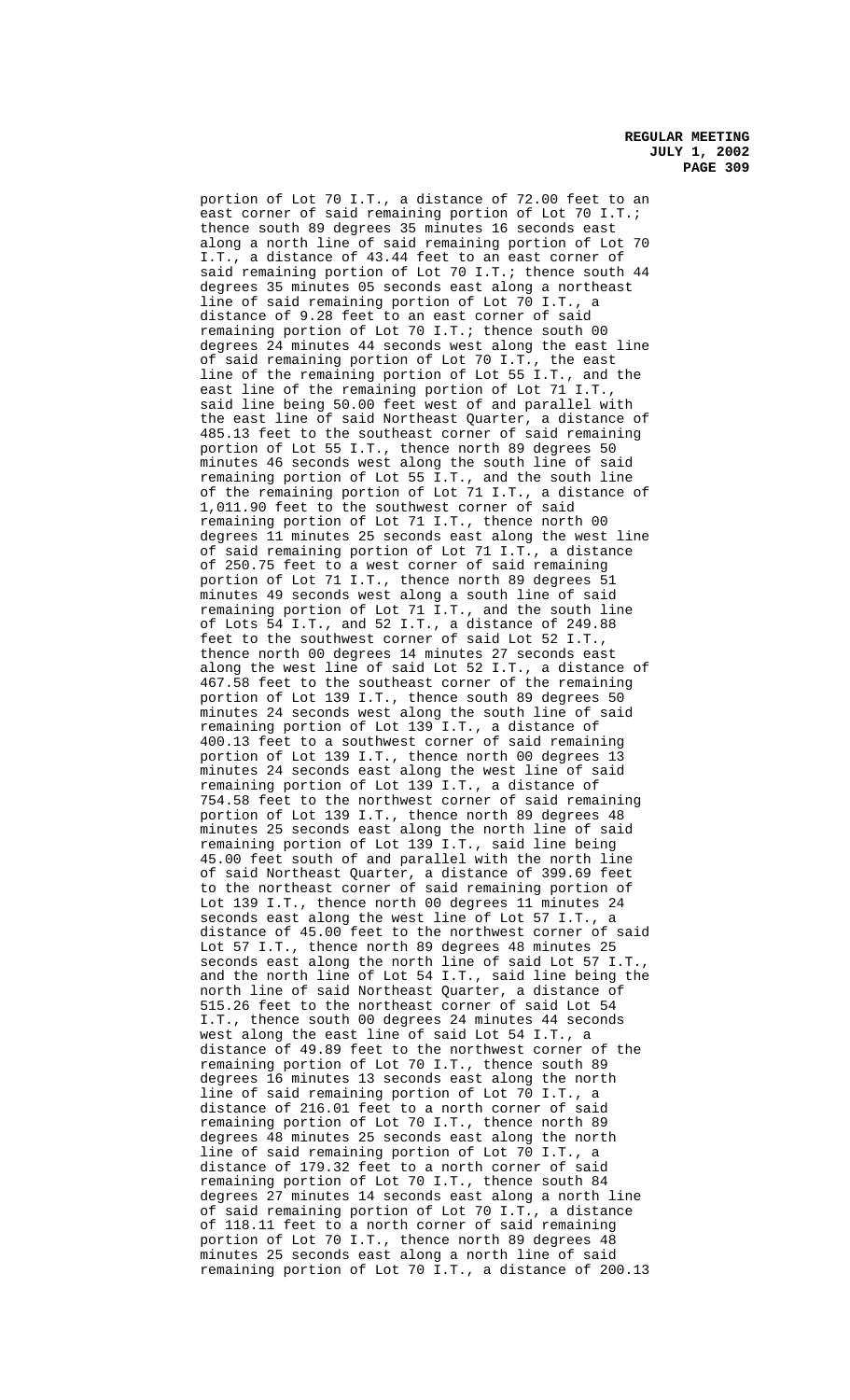feet to the point of beginning, said tract contains a calculated area of 2,114,307.75 square feet or 48.54 acres, more or less.

WHEREAS, the real property adjacent to the area included within the site plan for this community unit plan will not be adversely affected; and

WHEREAS, said site plan together with the terms and conditions hereinafter set forth are consistent with the intent and purpose of Title 27 of the Lincoln Municipal Code to promote the public health, safety, and general welfare.

NOW, THEREFORE, BE IT RESOLVED by the City Council of the City of Lincoln, Nebraska:

That the application of Robert Beck, Kit Dimon, Diane Oldfather, Zane and Ethel Fairchild, Alan and Jacqueline Embury, Vincent and Janice Goracke, and Herbert and Barbara Griess, hereinafter referred to as "Permittee", to construct Hawkswood Estates 1st Addition Community Unit Plan consisting of 28 dwelling units and a church, on the property legally described above, be and the same is hereby granted under the provisions of Section 27.63.320 and Chapter 27.65 of the Lincoln Municipal Code upon condition that construction and operation of said community unit plan be in strict compliance with said application, the site plan, and the following additional express terms, conditions, and

requirements:<br>1. T. 1. This permit approves 28 dwelling units and a church.<br>2. The requirement of Section 26.23.080 of the Lincoln The requirement of Section 26.23.080 of the Lincoln Municipal Code requiring permanent dead end streets to have a 60-foot minimum radius turnaround is waived for Stevens Ridge Road.<br>3. Before receiving building permits:

- Before receiving building permits:
	- a. The Permittee must submit a revised, acceptable, and
	- reproducible final plan including five copies. b. The construction plans must conform to the approved
	- plans. c. Final plats within this community unit plan must be
	- approved by the City.

4. Before occupying the dwelling units and the church, all development and construction must be completed in conformance with the approved plans.<br>5. All

All privately owned improvements must be permanently maintained by the owner or an appropriately established homeowners association approved by the City Attorney.

6. The site plan approved by this permit shall be the basis for all interpretations of setbacks, yards, locations of buildings, location of parking and circulation elements, and similar matters.

7. The terms, conditions, and requirements of this resolution shall be binding and obligatory upon the Permittee, their successors, and assigns. The building official shall report violations to the City Council which may revoke the special permit or take such other action as may be necessary to gain compliance.

8. The Permittee shall sign and return the City's letter of acceptance to the City Clerk within 30 days following approval of the special permit, provided, however, said 30-day period may be extended up to six months by administrative amendment. The City Clerk shall file a copy of the resolution approving the special permit and the letter of acceptance with the Register of Deeds, filing fees therefor to be paid in advance by the Permittee.

Introduced by Annette McRoy Seconded by Seng & carried by the following vote: AYES: Camp, Cook, Friendt, McRoy, Seng, Svoboda, Werner; NAYS: None.

ACCEPTING AND APPROVING THE PRELIMINARY PLAT OF HAWKSWOOD ESTATES 1ST ADDITION, INCLUDING WAIVERS OF THE REQUIRED SIDEWALKS ON ONE SIDE OF THE STREETS, PEDESTRIAN WAY EASEMENTS ON BLOCKS LONGER THAN 1,000 FEET, MAXIMUM BLOCK LENGTH, AND THE 3 TO 1 DEPTH TO WIDTH RATIO, ON PROPERTY GENERALLY LOCATED AT S. 70TH STREET AND OLD CHENEY ROAD - CLERK read the following resolution, introduced by Annette McRoy, who moved its adoption:

A-81571 MHEREAS, Robert Beck, Kit Dimon, Diane Oldfather, Zane and Ethel Fairchild, Alan and Jacqueline Embury, Vincent and Janice Goracke, and Herbert and Barbara Griess, have submitted the preliminary plat of HAWKSWOOD ESTATES 1ST ADDITION for acceptance and approval; and WHEREAS, the Lincoln City - Lancaster County Planning Commission has reviewed said preliminary plat and made recommendations as contained in the letter dated April 4, 2002, which is attached hereto as Exhibit "A".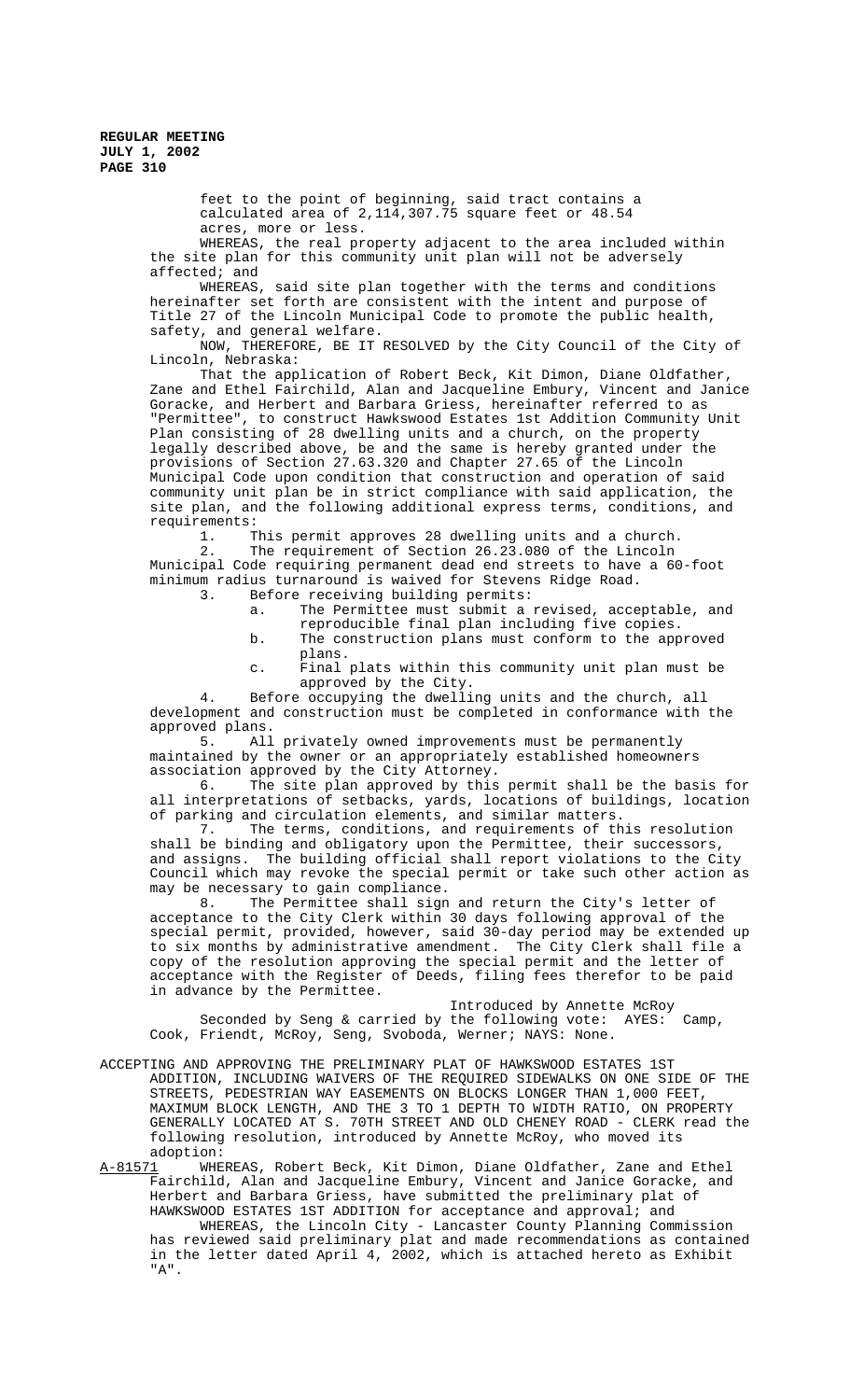NOW, THEREFORE, BE IT RESOLVED by the City Council of the City of Lincoln, Nebraska:

That the preliminary plat of HAWKSWOOD ESTATES 1ST ADDITION, located at South 70th Street and Old Cheney Road as submitted by Robert Beck, Kit Dimon, Diane Oldfather, Zane and Ethel Fairchild, Alan and Jacqueline Embury, Vincent and Janice Goracke, and Herbert and Barbara Griess, is hereby accepted and approved, subject to the terms and conditions set forth in Exhibit "A", which is attached hereto and made a part of this resolution as though fully set forth verbatim.

BE IT FURTHER RESOLVED that the City Council finds that the tract to be subdivided is surrounded by such development or unusual conditions that strict application of the subdivision requirements would result in actual difficulties or substantial hardship and the following

modifications to the subdivision requirements are therefore approved:<br>1. The requirement of the Design Standards for street lights The requirement of the Design Standards for street lights providing that street lights shall have a maximum interval spacing of 240' is waived to allow an interval spacing of 480 - 500'.

2. The requirement of the Design Standards for water mains and sanitary sewers providing that all water mains and sanitary sewers be located 17 feet from center line of the street is waived to allow said water mains and sanitary sewers to be located 15.5 feet from the center line.

3. The requirement of the Design Standards for storm water drainage requiring that storm water be discharged through storm sewers is waived to allow roadside ditches to carry the storm water provided that the abutting property owners agree to accept responsibility for maintenance of the roadway side ditches and culverts.

4. The requirement of the Design Standards for sanitary sewers prohibiting the transfer of sanitary sewage from one drainage basin into another basin is waived to allow such transfer, provided the depth of the sewer does not exceed 15'.

5. The requirement of the Design Standards for streets requiring a cul-de-sac paving diameter of 64 feet and right-of-way diameter of 100 feet is waived.

6. The requirement of the Design Standards for streets regarding tangent lengths is waived to allow shorter tangent lengths between curve 5 and curve 6 and between curve 7 and curve 8.

7. The requirement of Section 26.27.010 of the Land Subdivision Ordinance providing that all streets within a subdivision shall be paved with curbs and gutters is waived to allow the streets to be paved with a rural roadway cross section.<br>8. The requirement

The requirement of Section 26.27.020 of the Land Subdivision Ordinance providing that sidewalks be installed on both sides of all streets within the subdivision is waived to allow sidewalks to be installed only on one side of the interior streets within the subdivision.<br>9.

The requirement of Section 26.23.125 of the Lincoln Municipal Code that a pedestrian way shall be provided when a block exceeds 1,000 feet is waived for those locations as shown on the preliminary plat which exceed this maximum.

10. The requirement of § 26.23.130(a) of the Lincoln Municipal Code that block length not exceed 1320 feet between cross streets is waived for those blocks as shown on the preliminary plat which exceed this maximum.<br>11. T

The requirement of § 26.23.140(a) of the Lincoln Municipal Code that residential lots have a maximum depth of not more than three times its width is waived for Lots 17, 20, 21, 22 and 23.

12. The requirement of § 26.23.080 of the Lincoln Municipal Code that permanent dead end streets have a 60 feet minimum radius turnaround is waived for Stevens Ridge Road.

Introduced by Annette McRoy

Seconded by Seng & carried by the following vote: AYES: Camp, Cook, Friendt, McRoy, Seng, Svoboda, Werner; NAYS: None.

WAIVING THE DESIGN STANDARD CONDITIONS FOR THE INSTALLATION OF REQUIRED IMPROVEMENTS FOR SILVER SPRINGS 4TH ADDITION FINAL PLAT, INCLUDING GRADING OF LIBERTY COURT, ROCK, GRAVEL, SEEDING, AND ONE STREET NAME SIGN, ON PROPERTY GENERALLY LOCATED AT DAWN DRIVE AND LIBERTY LANE - CLERK read the following resolution, introduced by Annette McRoy, who moved its adoption:

A-81572 WHEREAS, Lonnie Athey ("Owner") previously submitted the Final Plat of Silver Springs 4th Addition to the Planning Commission for approval and said plat was conditionally approved on September 6, 2000; and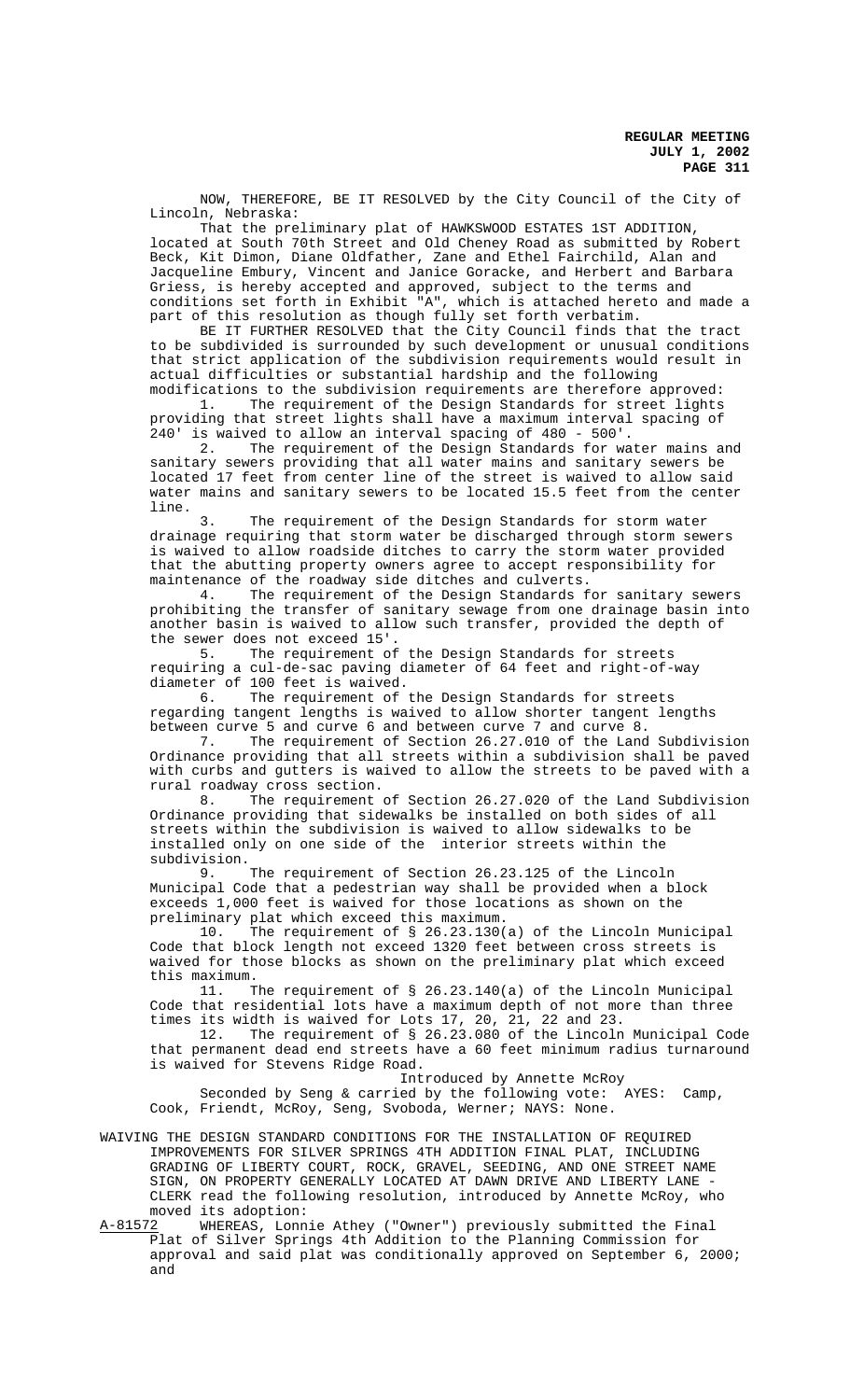WHEREAS, the conditions of the approval of Silver Springs 4th Addition required the street improvements for Liberty Court, including the grading, rock and gravel, seeding, and a street name sign be installed within two years following Planning Commission approval; and WHEREAS, the Owner has requested a modification of the Land Subdivision Ordinance to allow for an extension of time to install said improvements pursuant to § 26.31.010 of the Lincoln Municipal Code; and WHEREAS, the Planning Commission has reviewed said request and has made recommendations thereon; and WHEREAS, the City Council finds that the tract to be subdivided is surrounded by such development or unusual conditions that strict application of all the subdivision requirements would result in actual difficulties or substantial hardship or injustice. NOW, THEREFORE, BE IT RESOLVED by the City of Lincoln, Nebraska: That the following modifications to the subdivision requirements be and the same are hereby approved: The requirement that street improvements for Liberty Court including the grading, rock and gravel, seeding, and street name sign, within Silver Springs 4th Addition be installed within two years following Planning Commission Approval of said plat is hereby extended for two years provided, however, that the Owner shall provide a bond or an approved escrow or security agreement in an amount to be determined by the County Engineer to guarantee said improvements if said costs are in excess of the security previously provided. All other conditions of approval of the Final Plat of Silver Springs 4th Addition shall remain in full force and effect. Introduced by Annette McRoy Seconded by Seng & carried by the following vote: AYES: Camp, Cook, Friendt, McRoy, Seng, Svoboda, Werner; NAYS: None. ACCEPTING THE REPORT OF NEW AND PENDING CLAIMS AGAINST THE CITY AND APPROVING DISPOSITION OF CLAIMS SET FORTH THEREIN FOR THE PERIOD OF JUNE 1 - 15, 2002 - PRIOR to reading:<br>WERNER Moved to deny the Moved to deny the claim of Aaron Peeks on Bill No. 02R-139. Seconded by Camp. (No vote taken) Discussion followed. CAMP Moved to delay the claim of Aaron Peeks for one week to 7/8/02. Seconded by Seng & carried by the following vote: AYES: Camp, Cook, Friendt, McRoy, Seng, Svoboda, Werner; NAYS: None. CLERK Read the following resolution, introduced by Annette McRoy, who moved its adoption for approval: A-81573 BE IT RESOLVED by the City Council of the City of Lincoln, Nebraska: That the claims listed in the attached report, marked as Exhibit "A", dated June 17, 2002, of various new and pending tort claims filed against the City of Lincoln with the Office of the City Attorney or the Office of the City Clerk, as well as claims which have been disposed of, are hereby received as required by Neb. Rev. Stat. § 13-905 (Reissue 1997). The dispositions of claims by the Office of the City Attorney, as shown by the attached report, are hereby approved: DENIED ALLOWED 990.00 David E. Hawkins \$21,000.00<br>
97.75<br>
615.70 Aaron Peeks Pamela S. Bergmann The City Attorney is hereby directed to mail to the various claimants listed herein a copy of this resolution which shows the final disposition of their claim. Introduced by Annette McRoy Seconded by Seng & carried by the following vote: AYES: Camp, Cook, Friendt, McRoy, Seng, Svoboda, Werner; NAYS: None. SPECIAL PERMIT 1930 - APPLICATION OF THOMPSON CREEK L.L.C. TO DEVELOP THOMPSON CREEK COMMUNITY UNIT PLAN FOR 352 DWELLING UNITS WITH WAIVERS OF THE

REQUIRED LOT AREA FOR SINGLE FAMILY DWELLINGS, LOT WIDTH, ALLOWING MULTIPLE FAMILY DWELLINGS WITH A HEIGHT OF 40', AND WAIVERS OF FRONT, SIDE, AND REAR SETBACKS, ON PROPERTY GENERALLY LOCATED EAST OF S. 56TH STREET AND UNION HILL ROAD - PRIOR TO READING:

CAMP Moved to delay action on Bill No. 02R-140 for one week to 7/8/02. Seconded by Svoboda & carried by the following vote: AYES: Camp, Cook, Friendt, McRoy, Seng, Svoboda, Werner; NAYS: None.

ACCEPTING AND APPROVING THE PRELIMINARY PLAT OF THOMPSON CREEK FOR 285 LOTS AND 8 OUTLOTS WITH WAIVERS OF THE REQUIRED DEPTH-TO-WIDTH RATIOS, INTERSECTION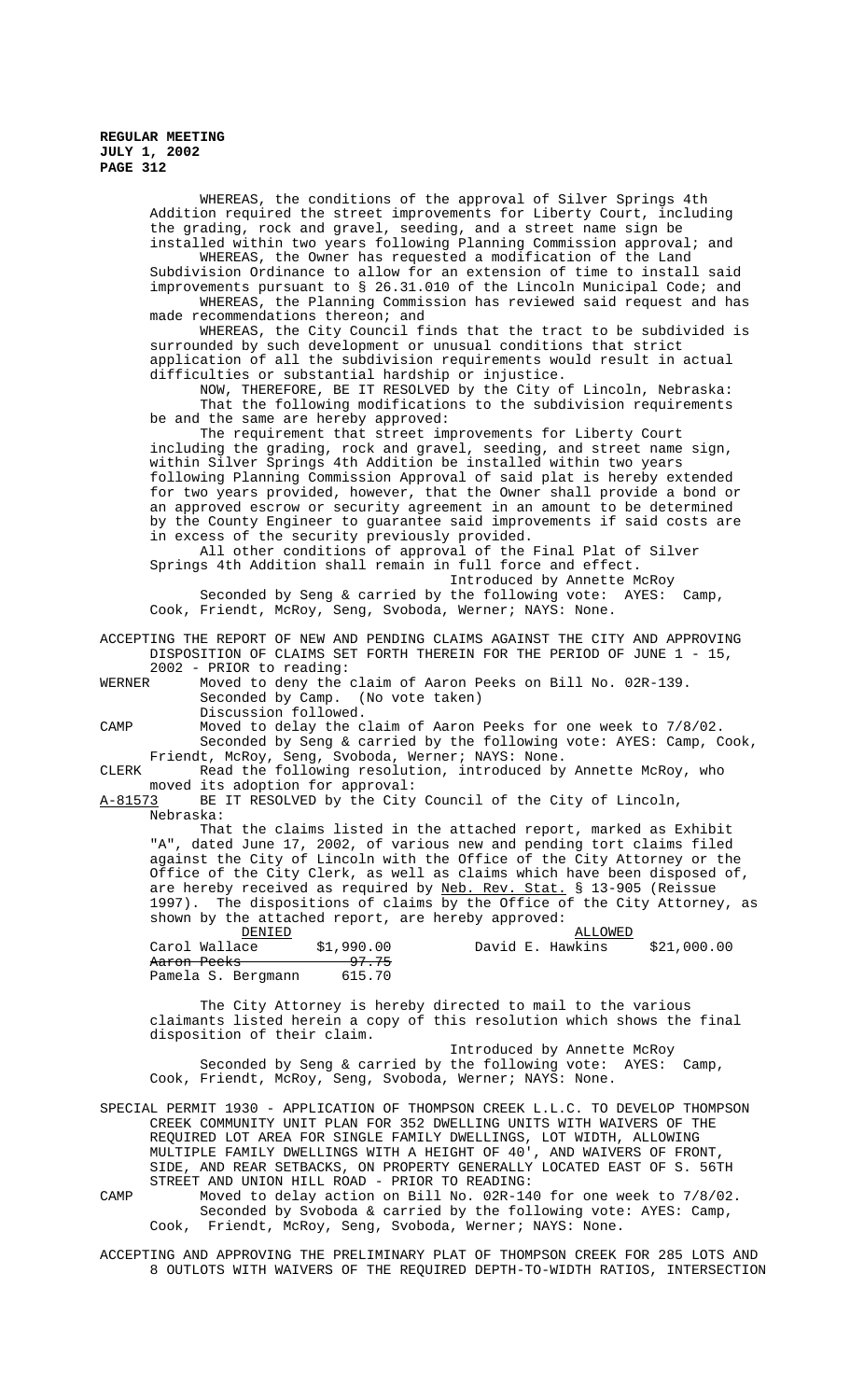PLATFORMS, PERPENDICULAR SIDE LOT LINES, AND SANITARY SEWER DEPTH, ON PROPERTY GENERALLY LOCATED EAST OF S. 56TH STREET AND UNION HILL ROAD - PRIOR to reading:

CAMP Moved to delay action on Bill No. 02R-140 for one week to 7/8/02. Seconded by Svoboda & carried by the following vote: AYES: Camp, Cook, Friendt, McRoy, Seng, Svoboda, Werner; NAYS: None.

USE PERMIT 141 - APPLICATION OF THOMPSON CREEK L.L.C. TO DEVELOP 69,000 SQ. FT. OF OFFICE SPACE AND 21 DWELLING UNITS, WITH WAIVERS OF SETBACK REQUIREMENTS, REDUCTION OF PARKING REQUIREMENT FOR THE LIVE/WORK UNITS, AND TO REDUCE THE REQUIRED OPEN SPACE FOR DWELLINGS, ON PROPERTY GENERALLY LOCATED EAST OF S. 56TH STREET AND UNION HILL ROAD - PRIOR to reading:

- CAMP Moved to delay action on Bill No. 02R-140 for one week to 7/8/02. Seconded by Svoboda & carried by the following vote: AYES: Camp, Cook, Friendt, McRoy, Seng, Svoboda, Werner; NAYS: None.
- APPROVING THOMPSON CREEK CONDITIONAL ANNEXATION AND ZONING AGREEMENT BETWEEN THE CITY AND THOMPSON CREEK L.L.C. RELATING TO THE ANNEXATION OF APPROXIMATELY 78.153 ACRES OF PROPERTY GENERALLY LOCATED AT S. 56TH STREET AND UNION HILL ROAD - PRIOR to reading:
- CAMP Moved to continue public hearing and action on Bill No. 02R-143 for one week to 7/8/02. Seconded by Svoboda & carried by the following vote: AYES: Camp,

Cook, Friendt, McRoy, Seng, Svoboda, Werner; NAYS: None.

SETTING THE HEARING DATE OF MON., JULY 15, 2002 AT 1:30 P.M. FOR THE APPLICATION OF BODEGA'S ALLEY, INC., DBA BODEGA'S ALLEY TO ADD 4' ADDITION TO THE WEST OF THE OUTDOOR AREA, LOCATED AT 1418 "O" STREET - CLERK read the following resolution, introduced by Annette McRoy, who moved its adoption:<br>A-81574 BE IT RESOLVED by the City Council, of the City of Lincoln

A-81574 BE IT RESOLVED by the City Council, of the City of Lincoln, that a hearing date is hereby fixed for <u>Mon. July 15, 2002 at 1:30 p.m.</u> or as soon thereafter as possible in the City Council Chambers, County-City Building, 555 S. 10th St., Lincoln, NE, for the purpose of considering the Application of Bodega's Alley, Inc. dba Bodega's Alley for an addition to the premise of an additional 4' to the west of the outdoor area located at 1418 "O" Street.

If the Police Dept. is unable to complete the investigation by said time, a new hearing date will be set.

Introduced by Annette McRoy Seconded by Seng & carried by the following vote: AYES: Camp, Cook, Friendt, McRoy, Seng, Svoboda, Werner; NAYS: None.

# RESETTING THE HEARING DATE OF MONDAY, JULY 8, 2002 at 1:30 P.M. ON THE APPLICATION OF MISSION 3, L.L.C. DBA U-STOP FOR A CLASS D LIQUOR LICENSE, LOCATED AT 110 WEST "O" STREET - CLERK read the following resolution, introduced by Annette McRoy, who moved its adoption:

A-81576 BE IT RESOLVED by the City Council, of the City of Lincoln, that a hearing date is hereby fixed for Mon. July 8, 2002 at 1:30 p.m. or as soon thereafter as possible in the City Council Chambers, County-City Building, 555 S. 10th St., Lincoln, NE, for the purpose of considering the Application of Mission 3, L.L.C. dba U-STOP for a Class D liquor license, located at 110 West "O" Street.

If the Police Dept. is unable to complete the investigation by said time, a new hearing date will be set.

Introduced by Annette McRoy Seconded by Seng & carried by the following vote: AYES: Camp, Cook, Friendt, McRoy, Seng, Svoboda, Werner; NAYS: None.

- SETTING THE HEARING DATE OF MONDAY, JULY 15, 2002 AT 1:30 P.M. ON THE APPLICATION OF PINELAKE II, L.L.C. DBA THE C STATION FOR A CLASS D LIQUOR LICENSE LOCATED AT 1401 PINE LAKE ROAD - CLERK read the following resolution, introduced by Annette McRoy, who moved its adoption:<br>A-81577 BE IT RESOLVED by the City Council, of the City of Lincoln
- BE IT RESOLVED by the City Council, of the City of Lincoln, that a hearing date is hereby fixed for <u>Mon., July 15, 2002 at 1:30 p.m.</u> or as hearing date is hereby fixed for <u>Mon., July 15, 2002 at 1:30 p.m.</u> or as soon thereafter as possible in the City Council Chambers, County-City Building, 555 S. 10th St., Lincoln, NE, for the purpose of considering the Application of Pinelake II, L.L.C. dba The C Station for a Class D liquor license located at 1401 Pine Lake Road.

If the Police Dept. is unable to complete the investigation by said time, a new hearing date will be set.

Introduced by Annette McRoy Seconded by Seng & carried by the following vote: AYES: Camp, Cook, Friendt, McRoy, Seng, Svoboda, Werner; NAYS: None.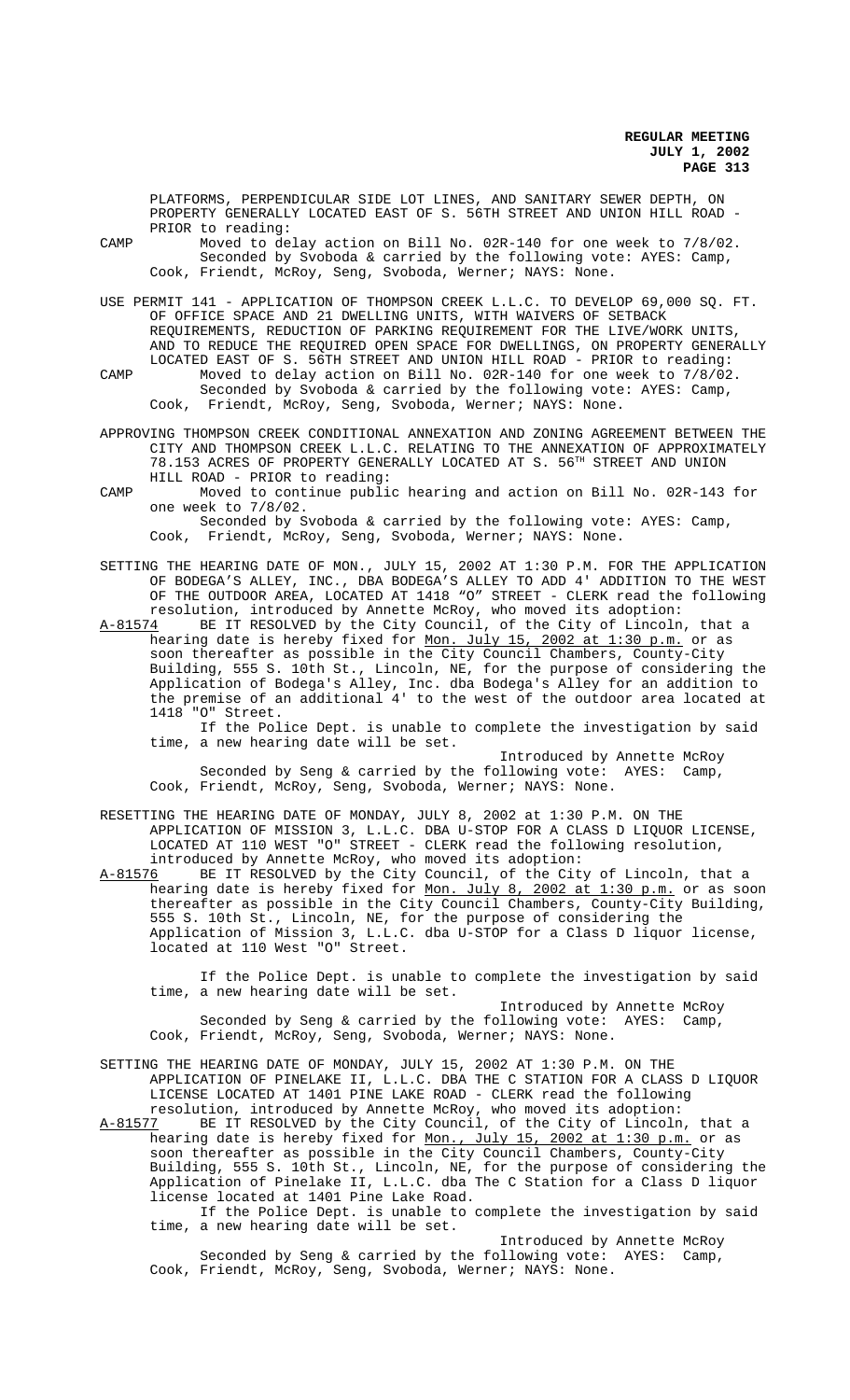#### **PETITIONS & COMMUNICATIONS**

- INFORMAL PETITION FOR CREATION OF A PAVING DISTRICT FOR A PORTION OF EXISTING ROAD BETWEEN 6310 NORTH 56TH STREET TO 6520 NORTH 56TH STREET, SUBMITTED BY MARVIN SCHMIDT - CLERK presented said petition, which was referred to the Public Works Dept.
- FOUR FORMAL PAVING PETITIONS FOR RE-PAVING DISTRICT NO. 155 ON WEST CHARLESTON AND 1ST STREET WEST, SIGNED BY LORRIE KENNEL, MONTE FROEHLICH, TOM CALTAGIRONE, AND ROBERT WHITE - CLERK presented said petitions, which were referred to the Law Dept.

## **REPORTS OF CITY OFFICERS**

INVESTMENT OF FUNDS FOR JUNE 17 THROUGH JUNE 21, 2002 - CLERK read the following resolution, introduced by Annette McRoy, who moved its adoption:

A-81575 BE IT HEREBY RESOLVED BY THE CITY COUNCIL of the City of Lincoln, Nebraska:

That the attachments be confirmed and approved, and the City Treasurer is hereby directed to hold said investments until maturity unless otherwise directed by the City Council. (Investments for June 17 - June 21, 2002)

Introduced by Annette McRoy Seconded by Seng & carried by the following vote: AYES: Camp, Cook, Friendt, McRoy, Seng, Svoboda, Werner; NAYS: None.

- APPROVING DISTRIBUTION OF FUNDS REPRESENTING INTEREST EARNINGS ON SHORT-TERM INVESTMENTS OF IDLE FUNDS FOR THE MONTH ENDING MAY 31, 2002 - CLERK read the following resolution, introduced by Annette McRoy, who moved its adoption:
- A-81578 BE IT RESOLVED by the City Council, of the City of Lincoln, Nebraska:

That during the month ended May 31, 2002, \$120,789.60 was earned from short-term investments of "IDLE FUNDS". The same is hereby distributed to the various funds on a pro-rata basis using the balance of each fund and allocating a portion of the interest on the ratio that such balance bears to the total of all funds balances.

Introduced by Annette McRoy Seconded by Seng & carried by the following vote: AYES: Camp, Cook, Friendt, McRoy, Seng, Svoboda, Werner; NAYS: None.

- REPORT FROM CITY TREASURER OF TELECOMMUNICATION OCC. TAX FOR THE MONTH OF MAY, 2002: ATS MOBILE TELEPHONE CO., INC., WORLDXCHANGE CORP., NEXTEL WEST CORP., I-LINK COMMUNICATIONS, INC., BIG PLANET, INC., ZONE TELECOM, INC., LONG DISTANCE OF MICHIGAN, INC., ASSOCIATION ADMINISTRATORS, INC., XO LONG DISTANCE SERVICES, INC., SINGLE BILLING SERVICE, INC. - CLERK presented said report which was placed on file in the Office of the City Clerk. **(20)**
- CLERK'S LETTER & MAYOR'S APPROVAL OF ORDINANCES & RESOLUTIONS PASSED AT THE COUNCIL MEETING OF JUNE 24, 2002 - CLERK presented said report which was placed on file in the Office of the City Clerk.
- QUARTERLY FINANCIAL REPORT OF LES FOR THE PERIOD OF JANUARY 1 THROUGH MARCH 31, 2002 - CLERK presented said report which was placed on file in the Office of the City Clerk. **(3)**
- 2001 ANNUAL REPORT OF THE LINCOLN POLICE DEPT. CLERK presented said report which was placed on file in the Office of the City Clerk. **(6-33)**

## **ORDINANCES - 1ST READING**

- AMENDING THE PAY SCHEDULES FOR CERTAIN EMPLOYEE GROUPS BY CREATING THE CLASSIFICATION OF ATHLETIC FIELDS TECHNICIAN IN CLASS CODE 5523 - CLERK read an ordinance, introduced by Annette McRoy, amending the pay schedules for certain employee groups by creating the classification of athletic fields technician in Class Code 5523, the first time.
- AMENDING THE PAY SCHEDULES FOR CERTAIN EMPLOYEE GROUPS BY CREATING THE CLASSIFICATION OF ASSISTANT CITY ENGINEER IN CLASS CODE 2021; AND BY CREATING THE CLASSIFICATION OF ASSISTANT FIRE CHIEF IN CLASS CODE 3002 - CLERK read an ordinance, introduced by Annette McRoy, amending the pay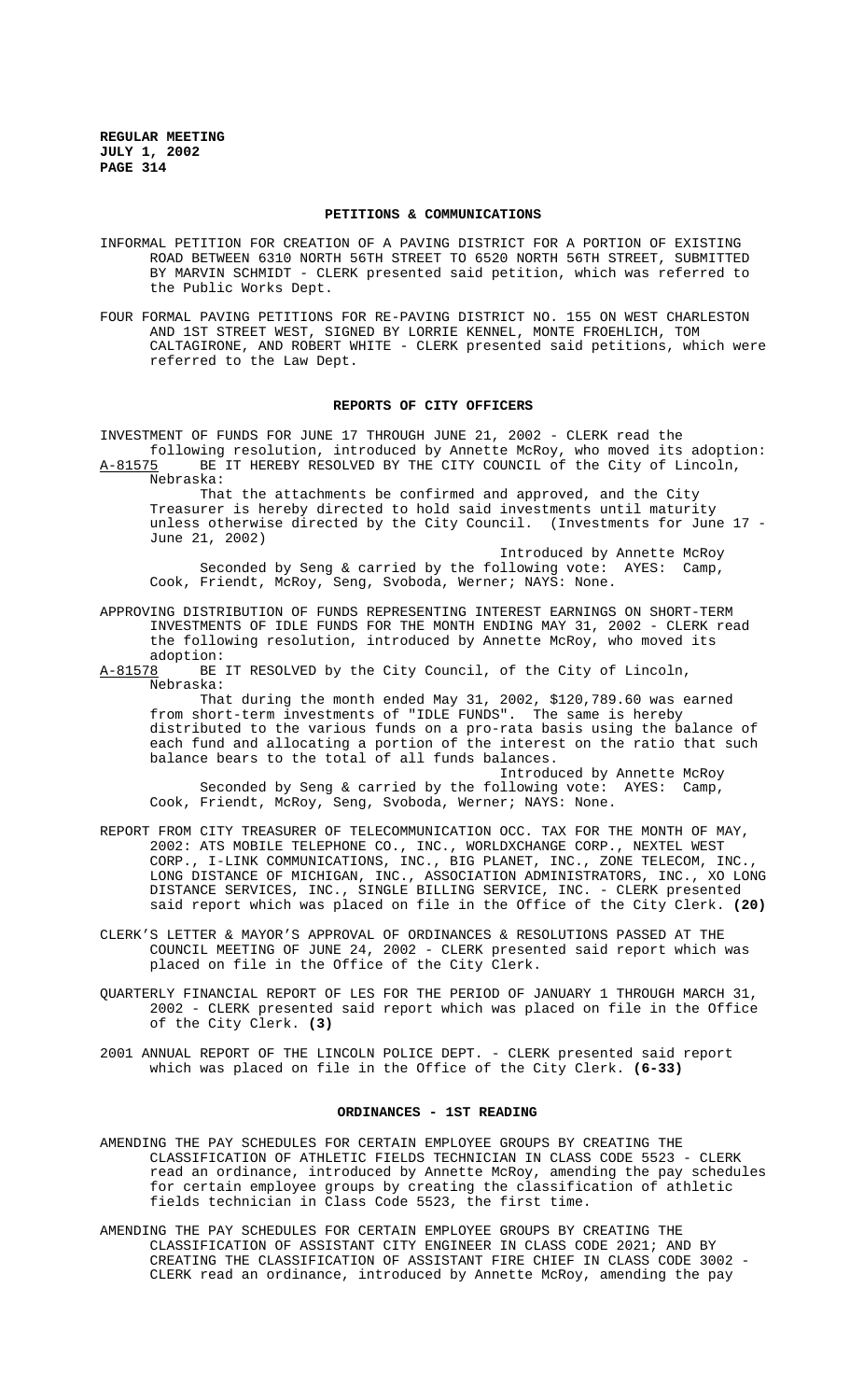schedules for certain employee groups by creating the classification of Assistant City Engineer in Class Code 2021; and by creating the classification of Assistant Fire Chief in Class Code 3002, the first time.

### **ORDINANCES - 3RD READING**

CREATING WATER DISTRICT NO.1188 FOR A 6" WATER MAIN IN MOCKINGBIRD LANE, 14TH STREET WEST APPROXIMATELY 2,300 FEET, AND NORTH APPROXIMATELY 590 FEET IN COLONEL DENSMORE PARK, AND APPROVING ASSESSMENT OF THE COST THEREOF TO THE BENEFITTED PROPERTIES - CLERK read an ordinance, introduced by Ken Svoboda creating Water District No. 1188 for a 6" water main in Mockingbird Lane, 14th Street west approximately 2,300 feet, and north approximately 590 feet in the Colonel Densmore Park, and approving assessment of the cost thereof to the benefitted properties, the third time.<br>SVOBODA Moved to pass the ordinance as read.

Moved to pass the ordinance as read.

the Office of the City Clerk.

Seconded by Seng & **LOST** by the following vote: AYES: None; NAYS: Camp, Cook, Friendt, McRoy, Seng, Svoboda, Werner. The ordinance, having **LOST**, was assigned File **#38-4405**, & was placed on file in

CREATING ALLEY PAVING DISTRICT NO. 362 IN THE NORTH/SOUTH ALLEY FROM 54TH STREET TO 56TH STREET, CLEVELAND TO ADAMS STREETS, AND APPROVING ASSESSMENT OF THE COST THEREOF TO THE BENEFITTED PROPERTIES - CLERK read an ordinance, introduced by Ken Svoboda, creating Alley Paving District No. 362 in the north/south alley from 54th Street to 56th Street, Cleveland to Adams Streets, and approving assessment of the cost thereof to the benefitted properties, the third time.

SVOBODA Moved to pass the ordinance as read. Seconded by Seng & carried by the following vote: AYES: Camp, Cook, Friendt, McRoy, Seng, Svoboda, Werner; NAYS: None.

The ordinance, being numbered **#18016**, is recorded in Ordinance Book 25, Page

CREATING ORNAMENTAL LIGHTING DISTRICT NO. 286 IN THE LINCOLN COUNTRY CLUB AREA FROM APPROXIMATELY S. 27TH STREET ON THE EAST TO S. 20TH STREET ON THE WEST, VAN DORN ON THE NORTH TO HIGH STREET ON THE SOUTH, AND APPROVING ASSESSMENT OF THE COST THEREOF TO THE BENEFITTED PROPERTIES - CLERK read an ordinance, introduced by Ken Svoboda, creating Ornamental Lighting District No. 286 in the Lincoln Country Club Area from approximately S. 27th Street on the east to S. 20th Street on the West, Van Dorn on the north to High Street on the south, and approving assessment of the cost thereof to the benefitted properties, the third time.<br>SVORODA Moved to pass the ordinance as read.

Moved to pass the ordinance as read. Seconded by Seng & carried by the following vote: AYES: Camp, Cook, Friendt, Seng, Svoboda, Werner; NAYS: McRoy.

The ordinance, being numbered **#18017**, is recorded in Ordinance Book 25, Page

VACATING A PORTION OF NORTH 67TH STREET BETWEEN THE NORTH LINE OF SEWARD AVENUE AND A POINT LOCATED 150.0 FEET NORTH THEREOF - CLERK read an ordinance, introduced by Ken Svoboda, vacating a portion of North 67th Street between the north line of Seward avenue and a point located 150.0 feet north thereof, the third time.

SVOBODA Moved to pass the ordinance as read.

Seconded by Seng & carried by the following vote: AYES: Camp,

Cook, Friendt, McRoy, Seng, Svoboda, Werner; NAYS: None.

The ordinance, being numbered **#18018**, is recorded in Ordinance Book 25, Page

APPROVING A SUBLEASE AGREEMENT BETWEEN THE CITY OF LINCOLN AND DAS/STATE BUILDING DIVISION ON BEHALF OF NEBRASKA WORKFORCE DEVELOPMENT, DEPARTMENT OF LABOR, FOR PROVIDING JOB TRAINING AND EMPLOYMENT SERVICES UNDER THE WORKFORCE INVESTMENT ACT - CLERK read an ordinance, introduced by Ken Svoboda, approving a sublease agreement between the City of Lincoln and DAS/State Building Division on behalf of Nebraska Workforce Development, Department of Labor, for providing job training and employment services under the workforce investment act, the third time.<br>SVOBODA Moved to pass the ordinance as read. Moved to pass the ordinance as read.

Seconded by Seng & carried by the following vote: AYES: Camp, Cook, Friendt, McRoy, Seng, Svoboda, Werner; NAYS: None.

The ordinance, being numbered **#18019**, is recorded in Ordinance Book 25, Page

APPROVING A SUBLEASE AGREEMENT BETWEEN THE CITY OF LINCOLN AND DYNAMIC EDUCATION SYSTEMS, INC. FOR PROVIDING JOB TRAINING AND EMPLOYMENT SERVICES UNDER THE WORKFORCE INVESTMENT ACT - CLERK read an ordinance, introduced by Ken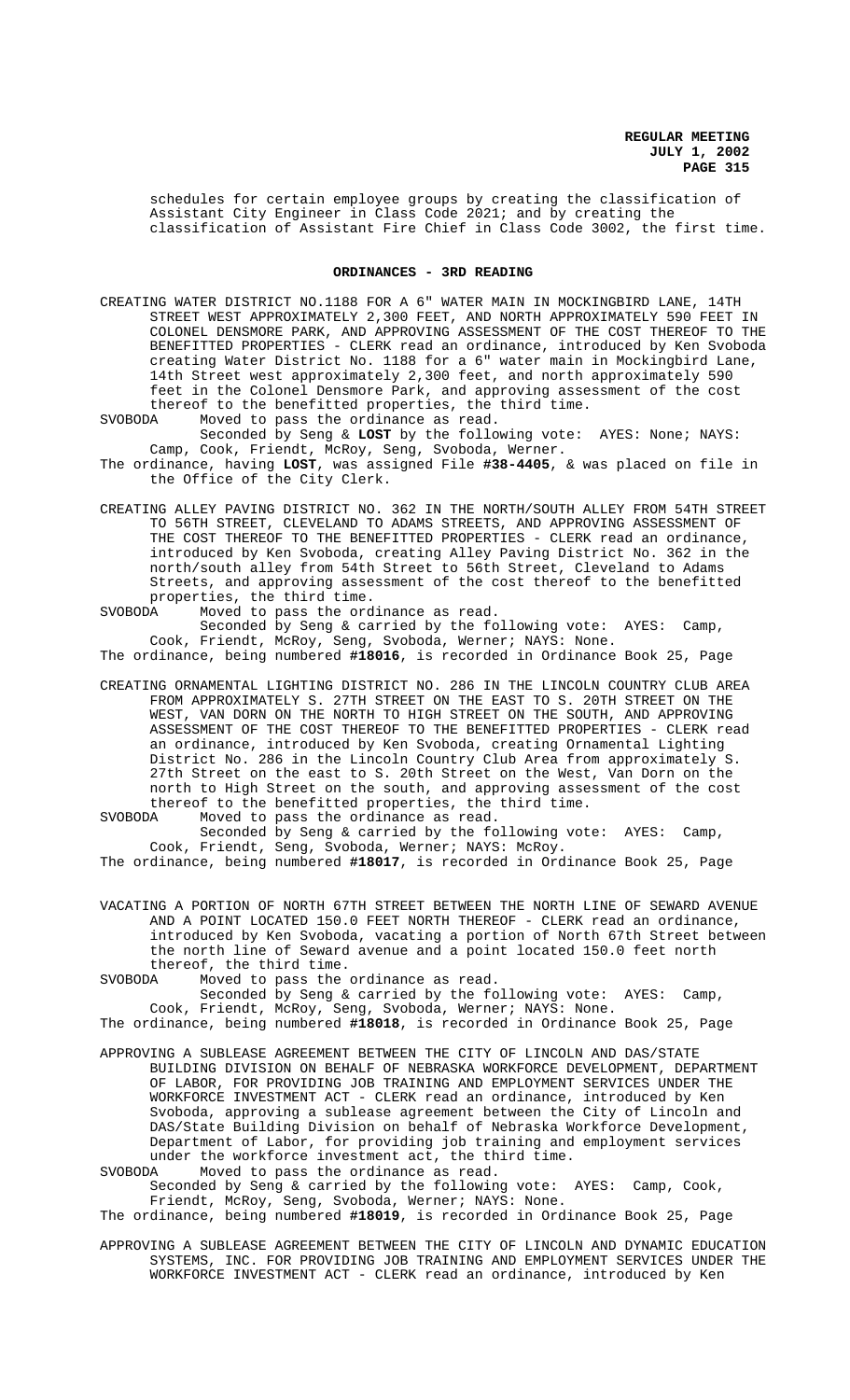Svoboda, approving a sublease agreement between the City of Lincoln and Dynamic Education Systems, Inc. for providing job training and employment services under the Workforce Investment Act, the third time.<br>SVOBODA Moved to pass the ordinance as read. Moved to pass the ordinance as read.

Seconded by Seng & carried by the following vote: AYES: Camp, Cook, Friendt, McRoy, Seng, Svoboda, Werner; NAYS: None. The ordinance, being numbered **#18020**, is recorded in Ordinance Book 25, Page

APPROVING A SUBLEASE AGREEMENT BETWEEN THE CITY OF LINCOLN AND INDIAN CENTER, INC. FOR PROVIDING JOB TRAINING AND EMPLOYMENT SERVICES UNDER THE WORKFORCE INVESTMENT ACT - CLERK read an ordinance, introduced by Ken Svoboda, approving a sublease agreement between the City of Lincoln and Indian Center, Inc. for providing Job Training and Employment Services under the Workforce Investment Act, the third time.<br>SVOBODA Moved to pass the ordinance as read.

- Moved to pass the ordinance as read. Seconded by Seng & carried by the following vote: AYES: Camp, Cook, Friendt, McRoy, Seng, Svoboda, Werner; NAYS: None.
- The ordinance, being numbered **#18021**, is recorded in Ordinance Book 25, Page
- APPROVING A TRANSFER OF APPROPRIATIONS WITHIN THE CAPITAL IMPROVEMENT PROGRAM FOR VARIOUS PARKS & RECREATIONS DEPT. PROJECTS - CLERK read an ordinance, introduced by Ken Svoboda, approving a transfer of appropriations within the Capital Improvement Program for various Parks & Recreations Dept. projects, the third time.

SVOBODA Moved to pass the ordinance as read.

Seconded by Seng & carried by the following vote: AYES: Camp, Cook, Friendt, McRoy, Seng, Svoboda, Werner; NAYS: None.

The ordinance, being numbered **#18022**, is recorded in Ordinance Book 25, Page

### **MISCELLANEOUS BUSINESS**

### **PENDING LIST -**

AMENDING CHAPTER 5.04 OF THE LINCOLN MUNICIPAL CODE RELATING TO ALCOHOLIC LIQUOR BY AMENDING SECTION 5.04.062 TO PROVIDE THAT MISREPRESENTATIONS AND/OR OMISSIONS ON APPLICATIONS FOR SPECIAL DESIGNATED LICENSES SHALL CONSTITUTE GROUNDS FOR DENIAL OR CANCELLATION OF SUCH LICENSE; AMENDING SECTION 5.04.064 TO PROVIDE ADDITIONAL REQUIREMENTS AND LIMITATIONS FOR SPECIAL DESIGNATED LICENSES REQUESTING HOURS OF OPERATION FOR ONE OR MORE LICENSES ANY TIME BETWEEN 12:01 A.M. THE DAY OF ANY UNIVERSITY OF NEBRASKA HOME FOOTBALL GAME THROUGH 6:30 A.M. THE FOLLOWING DAY AND TO PROVIDE AN

EXCEPTION TO THE REQUIREMENTS FOR STATE GOVERNMENT APPLICATION AND PROVIDING AN EFFECTIVE DATE OF 6/1/03 - CLERK requested to have this bill removed from pending for public hearing on 7/15/02.

CAMP So moved.

Seconded by Svoboda & carried by the following vote: AYES: Camp, Cook, Friendt, McRoy, Seng, Svoboda; NAYS: None; ABSENT: Werner.

CAMP Moved to extend the Pending List to July 8, 2002. Seconded by Seng & carried by the following vote: AYES: Camp, Cook, Friendt, McRoy, Seng, Svoboda, Werner; NAYS.

# **UPCOMING RESOLUTIONS** - None

# **ADJOURNMENT**

# **3:35 P.M.**

CAMP Moved to adjourn the City Council meeting of July 1, 2002. Seconded by Seng & carried by the following vote: AYES: Camp, Cook, Friendt, McRoy, Seng, Svoboda, Werner; NAYS: None. So ordered.

l,